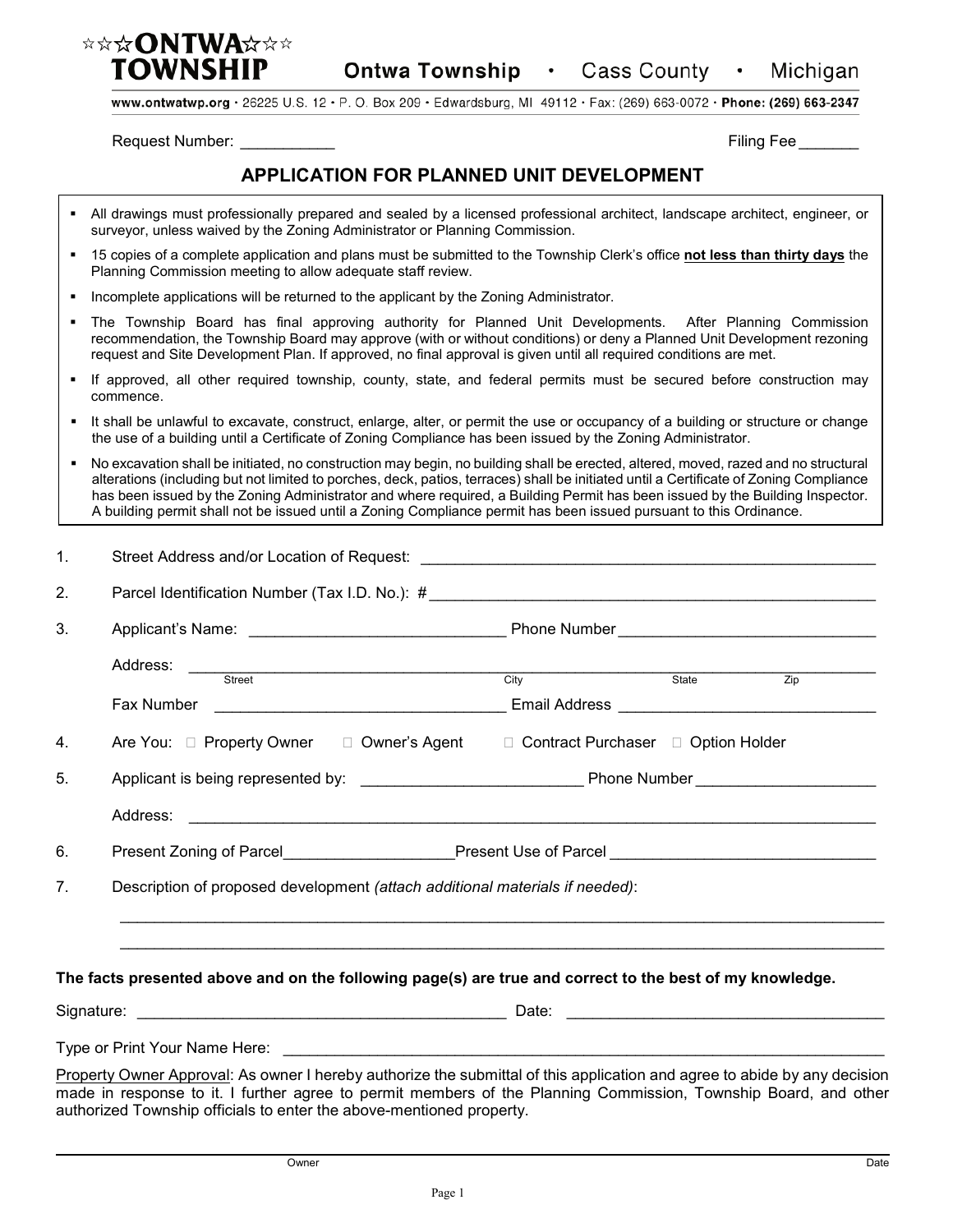For all Planned Unit Developments, each of the following provision of the Ontwa Township Zoning Ordinance (Section 15.08) must be met if a Planned Unit Development is to be granted by the Township Board. Please respond to each of the five criteria as it pertains to your request. (Attach additional materials if needed)

A. Granting of the Planned Unit Development rezoning will result in a recognizable and substantial benefit to the ultimate users of the project and to the community where such benefit would otherwise be unfeasible or unlikely to be achieved.

B. The proposed type and density of use shall not result in a material increase in the need for public services, facilities, and utilities, and shall not place a material burden upon the subject or surrounding land or property owners and occupants or the natural environment.

C. The proposed development shall be compatible with the Master Plan of the Township and shall be consistent with the intent and spirit of Article XV, Planned Unit Development.

D. The Planned Unit Development shall not change the essential character of the surrounding area when compared to permitted uses in the underlying zoning district.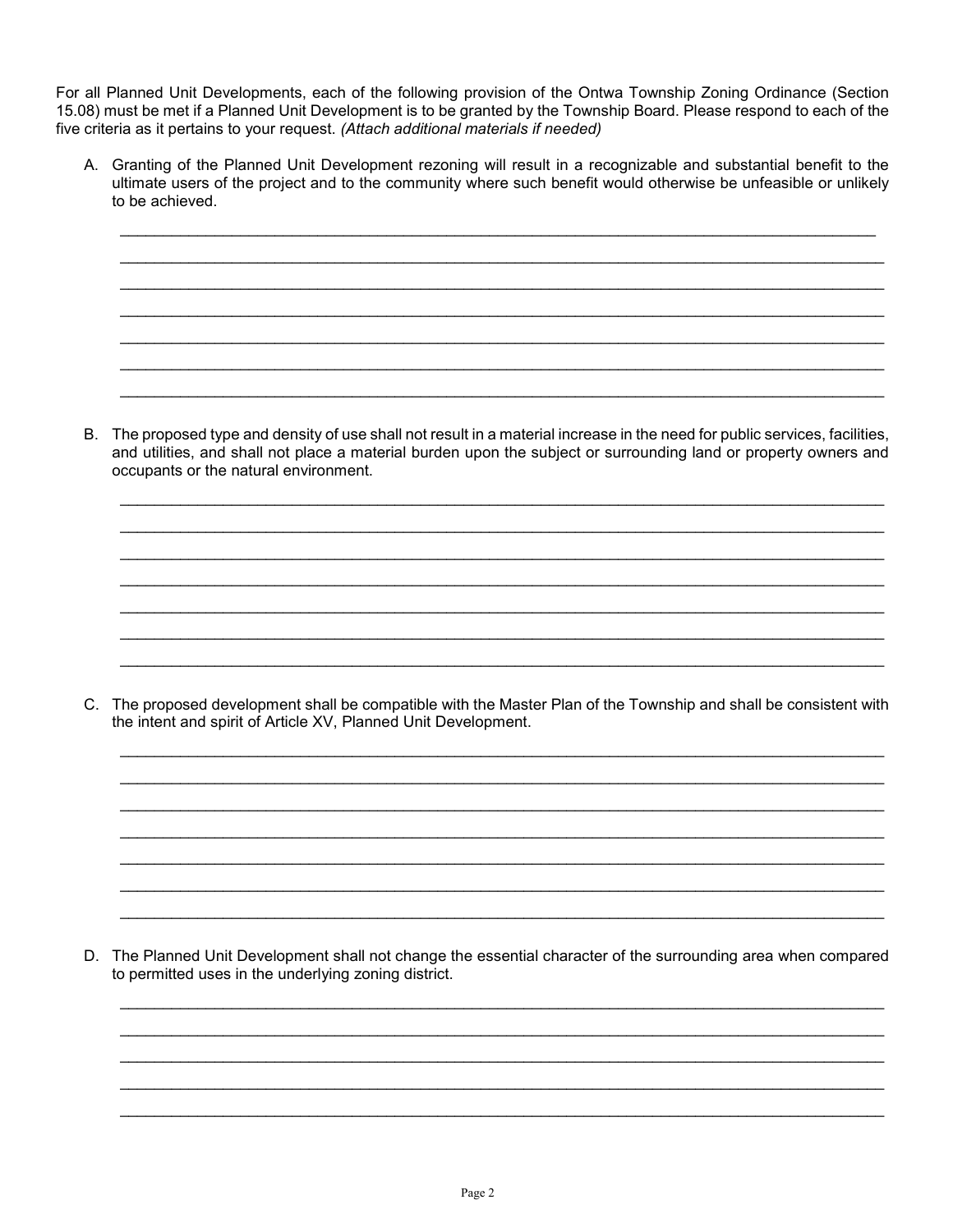E. The proposed development shall be under single ownership or control such that there is a single person or entity having responsibility for completing the project in conformity with this Ordinance. This provision shall not prohibit a transfer of ownership or control upon due notice to the Building Inspector.

\_\_\_\_\_\_\_\_\_\_\_\_\_\_\_\_\_\_\_\_\_\_\_\_\_\_\_\_\_\_\_\_\_\_\_\_\_\_\_\_\_\_\_\_\_\_\_\_\_\_\_\_\_\_\_\_\_\_\_\_\_\_\_\_\_\_\_\_\_\_\_\_\_\_\_\_\_\_\_\_\_\_\_\_\_\_\_\_\_ \_\_\_\_\_\_\_\_\_\_\_\_\_\_\_\_\_\_\_\_\_\_\_\_\_\_\_\_\_\_\_\_\_\_\_\_\_\_\_\_\_\_\_\_\_\_\_\_\_\_\_\_\_\_\_\_\_\_\_\_\_\_\_\_\_\_\_\_\_\_\_\_\_\_\_\_\_\_\_\_\_\_\_\_\_\_\_\_\_ \_\_\_\_\_\_\_\_\_\_\_\_\_\_\_\_\_\_\_\_\_\_\_\_\_\_\_\_\_\_\_\_\_\_\_\_\_\_\_\_\_\_\_\_\_\_\_\_\_\_\_\_\_\_\_\_\_\_\_\_\_\_\_\_\_\_\_\_\_\_\_\_\_\_\_\_\_\_\_\_\_\_\_\_\_\_\_\_\_ \_\_\_\_\_\_\_\_\_\_\_\_\_\_\_\_\_\_\_\_\_\_\_\_\_\_\_\_\_\_\_\_\_\_\_\_\_\_\_\_\_\_\_\_\_\_\_\_\_\_\_\_\_\_\_\_\_\_\_\_\_\_\_\_\_\_\_\_\_\_\_\_\_\_\_\_\_\_\_\_\_\_\_\_\_\_\_\_\_ \_\_\_\_\_\_\_\_\_\_\_\_\_\_\_\_\_\_\_\_\_\_\_\_\_\_\_\_\_\_\_\_\_\_\_\_\_\_\_\_\_\_\_\_\_\_\_\_\_\_\_\_\_\_\_\_\_\_\_\_\_\_\_\_\_\_\_\_\_\_\_\_\_\_\_\_\_\_\_\_\_\_\_\_\_\_\_\_\_ \_\_\_\_\_\_\_\_\_\_\_\_\_\_\_\_\_\_\_\_\_\_\_\_\_\_\_\_\_\_\_\_\_\_\_\_\_\_\_\_\_\_\_\_\_\_\_\_\_\_\_\_\_\_\_\_\_\_\_\_\_\_\_\_\_\_\_\_\_\_\_\_\_\_\_\_\_\_\_\_\_\_\_\_\_\_\_\_\_ \_\_\_\_\_\_\_\_\_\_\_\_\_\_\_\_\_\_\_\_\_\_\_\_\_\_\_\_\_\_\_\_\_\_\_\_\_\_\_\_\_\_\_\_\_\_\_\_\_\_\_\_\_\_\_\_\_\_\_\_\_\_\_\_\_\_\_\_\_\_\_\_\_\_\_\_\_\_\_\_\_\_\_\_\_\_\_\_\_

\_\_\_\_\_\_\_\_\_\_\_\_\_\_\_\_\_\_\_\_\_\_\_\_\_\_\_\_\_\_\_\_\_\_\_\_\_\_\_\_\_\_\_\_\_\_\_\_\_\_\_\_\_\_\_\_\_\_\_\_\_\_\_\_\_\_\_\_\_\_\_\_\_\_\_\_\_\_\_\_\_\_\_\_\_\_\_\_\_ \_\_\_\_\_\_\_\_\_\_\_\_\_\_\_\_\_\_\_\_\_\_\_\_\_\_\_\_\_\_\_\_\_\_\_\_\_\_\_\_\_\_\_\_\_\_\_\_\_\_\_\_\_\_\_\_\_\_\_\_\_\_\_\_\_\_\_\_\_\_\_\_\_\_\_\_\_\_\_\_\_\_\_\_\_\_\_\_\_

**Step 1. Preapplication Conference.** Pursuant to Section 15.07(b) of the Zoning Ordinance, prior to the preparation of a preliminary Site Development plan, there shall take place a preapplication conference between the applicant and the Planning Commission. The following materials are required for a preapplication conference:

- 1. The total number of acres to be included in the project.
- 2. A yield plan indicating a conventional zoning layout of the subject property demonstrating a practical project applying the existing zoning regulations of the Township and other Township, State and Federal regulations.
- 3. A statement of the approximate number of residential units and/or the approximate number, type, and square footage of non-residential units.
- 4. The approximate number of acres to be occupied and/or devoted to or by each type of use.
- 5. The number of acres to be preserved as open space or recreation space.
- 6. All known natural resources and natural features.

Date of Preapplication Conference: \_\_\_\_\_\_\_

**Step 2. Preliminary Site Development Plan Checklist.** Pursuant to Section 15.07(c) of the Zoning Ordinance, the following items must be included on the preliminary site development plan in order to receive approval from the Township. Please go over this checklist with the Zoning Administrator before presenting to the Planning Commission.

**INITIAL**

|    | 1. Date, north arrow, and scale which shall not be more than 1"=100'.                                                                                                                                                                                                 |  |
|----|-----------------------------------------------------------------------------------------------------------------------------------------------------------------------------------------------------------------------------------------------------------------------|--|
|    | 2. Locational sketch of site in relation to surrounding area.                                                                                                                                                                                                         |  |
|    | 3. Legal description of property including common street address.                                                                                                                                                                                                     |  |
|    | 4. Size of parcel.                                                                                                                                                                                                                                                    |  |
|    | 5. All lot or property lines with dimensions.                                                                                                                                                                                                                         |  |
|    | 6. General location of all buildings within one hundred (100) feet of the property lines.                                                                                                                                                                             |  |
| 7. | General location and size of all existing structures on the site.                                                                                                                                                                                                     |  |
|    | 8. General location and size of all proposed structures on the site. The general size of all<br>buildings shall be within five thousand (5,000) square feet or five percent (5%), whatever<br>is smaller of whatever is submitted on the Final Site Development Plan. |  |
|    | 9. General location and dimensions of all existing and proposed streets, driveways, parking                                                                                                                                                                           |  |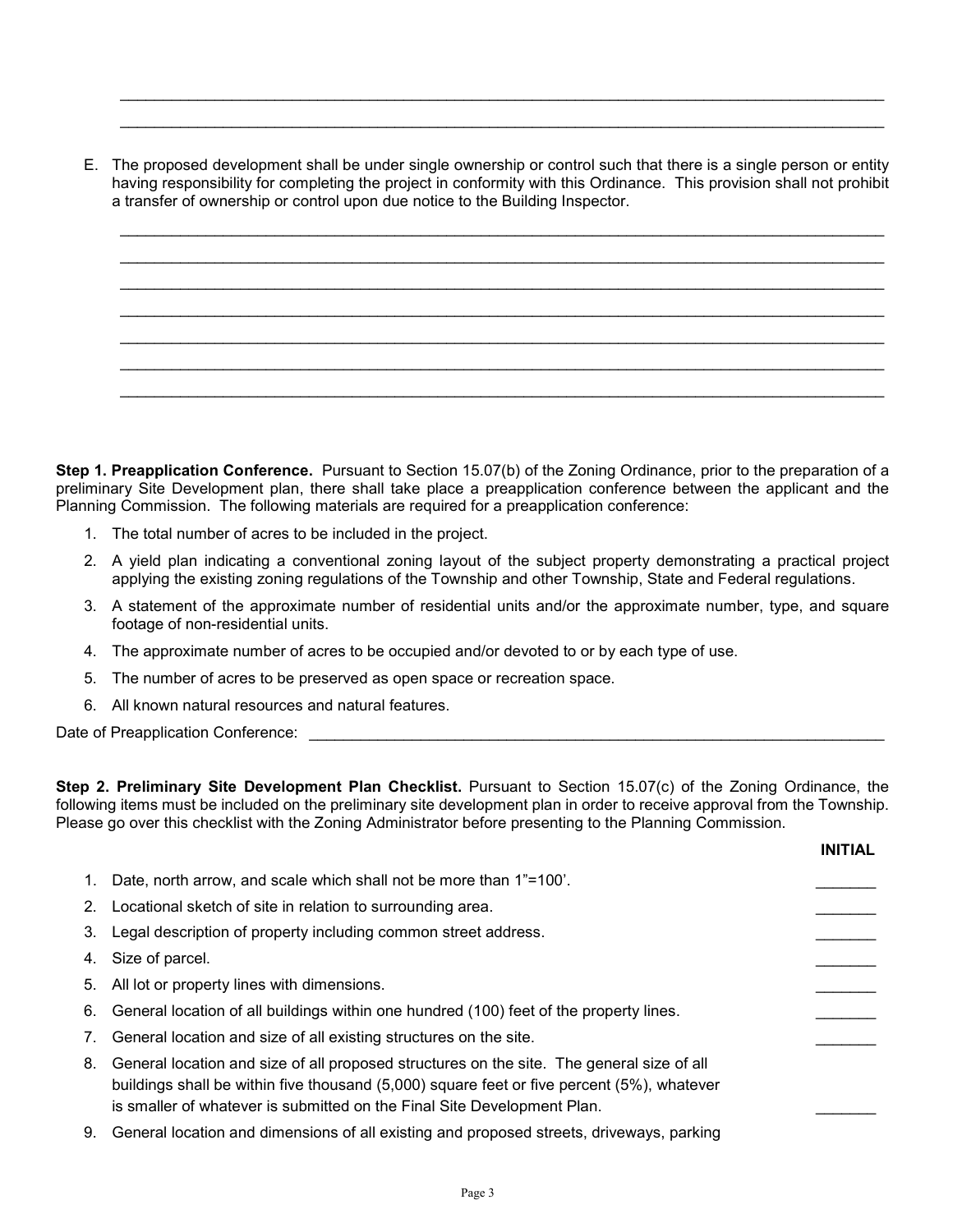areas, including total number of spaces and typical dimensions. 10. A preliminary phasing plan indicating boundaries and uses included to be constructed during the phase. 11. General size and location of all areas devoted to green space. 12. Location of existing vegetation and general location and size of proposed landscaped areas and buffer strips. 13. All areas within the 100-year floodplain, wetland areas or bodies of water. 14. Existing topographical contours at a minimum of five (5) foot intervals. 15. A narrative describing: • The nature of the project. The proposed density, number, and type of dwelling units if a residential PUD. • A statement describing how the proposed project meets the objectives of the PUD. • A statement from a registered professional engineer describing how the proposed project will be served by public water, sanitary sewer, and storm drainage. • Proof of ownership or legal interest in property.

**Step 3. Final Site Development Plan Checklist.** Pursuant to Section 15.11(a) of the Zoning Ordinance, the Final Site Development Plan must contain the same information required for the Preliminary Site Development Plan and must also contain the following information required under Article XVI, Site Plan Review, and Section 15.11(a) of the Zoning Ordinance. Please go over this checklist with the Zoning Administrator before presenting to the Planning Commission.

|    | Site Plan Review Requirements, Article XVI                                                                                        |  |  |
|----|-----------------------------------------------------------------------------------------------------------------------------------|--|--|
| 1. | Legal description of the property.                                                                                                |  |  |
| 2. | Small scale sketch of properties, streets and use of land within one half (1/2) mile of the area.                                 |  |  |
| 3. | A map at a scale not to exceed one inch equals two hundred feet $(1" = 200')$ . The following items<br>shall be shown on the map: |  |  |
|    | Date site plan was prepared<br>$\bullet$                                                                                          |  |  |
|    | Name and address of the preparer.<br>٠                                                                                            |  |  |
|    | The topography of the site and its relationship to adjoining land<br>$\bullet$                                                    |  |  |
|    | Existing man-made features.<br>$\bullet$                                                                                          |  |  |
|    | Dimensions of setbacks, locations, heights and size of buildings and structures.<br>$\bullet$                                     |  |  |
|    | Street rights-of-ways, indicating proposed access routes, internal circulation, and<br>$\bullet$                                  |  |  |
|    | relationship to existing right-of-ways.                                                                                           |  |  |
|    | Proposed grading.<br>٠                                                                                                            |  |  |
|    | Location and type of drainage, sanitary sewers, detention or retention ponds, and<br>$\bullet$<br>other utilities.                |  |  |
|    | Location and type of drainage, sanitary sewers, storm sewers, detention or retention<br>$\bullet$<br>ponds, and other utilities.  |  |  |
|    | Location and type of fences, landscaping, buffer strips, and screening.<br>$\bullet$                                              |  |  |
|    | Location and type of signs and on-site lighting.<br>$\bullet$                                                                     |  |  |
|    | Proposed parking areas and drives. Parking areas shall be designed by lines<br>$\bullet$                                          |  |  |
|    | showing individual spaces and shall conform with the provision of the Zoning Ordinance.                                           |  |  |
|    | Easements, if any.<br>$\bullet$                                                                                                   |  |  |
|    | Dimensions and number of proposed lots.                                                                                           |  |  |